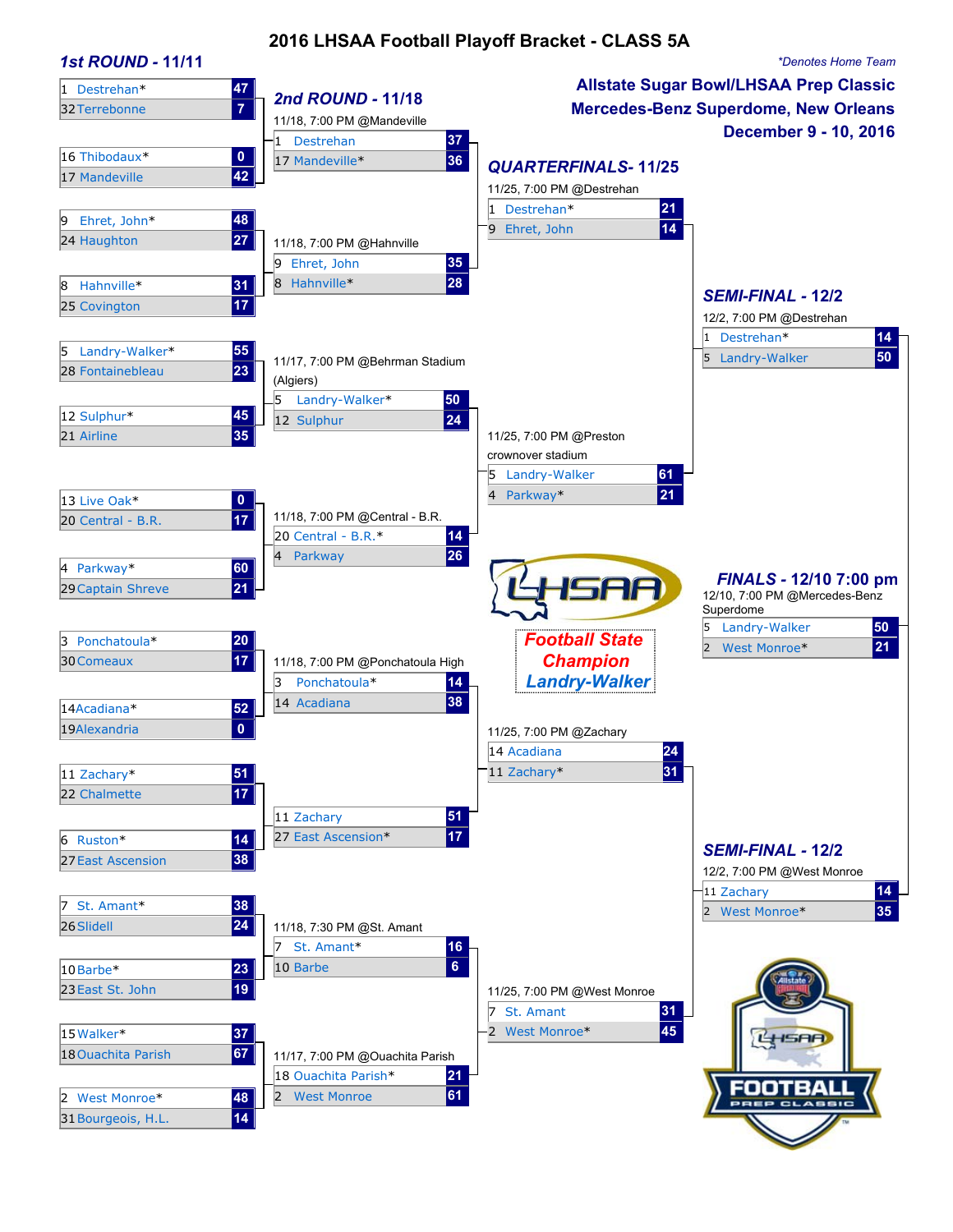### **2016 LHSAA Football Playoff Bracket - CLASS 4A**

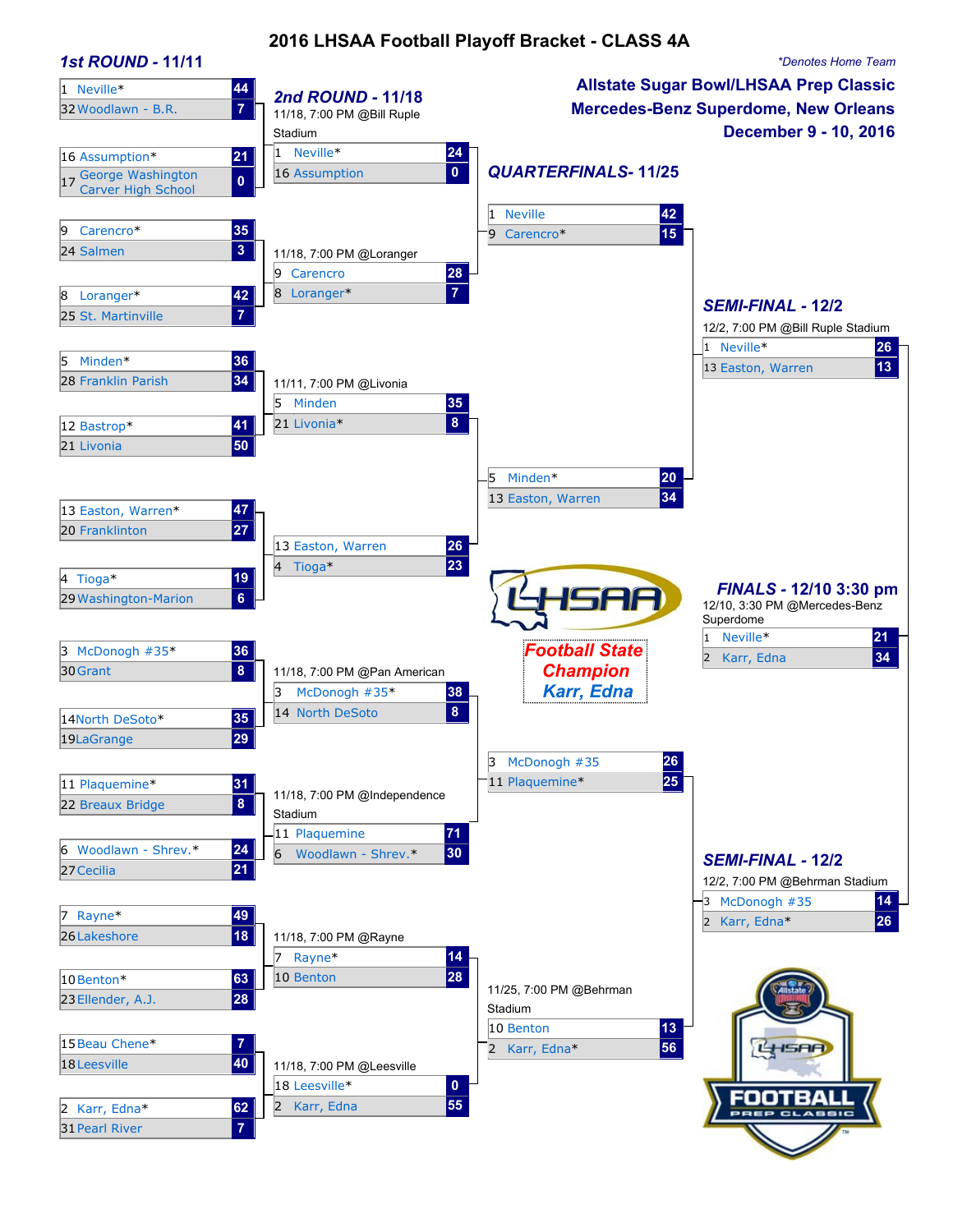### **2016 LHSAA Football Playoff Bracket - CLASS 3A**

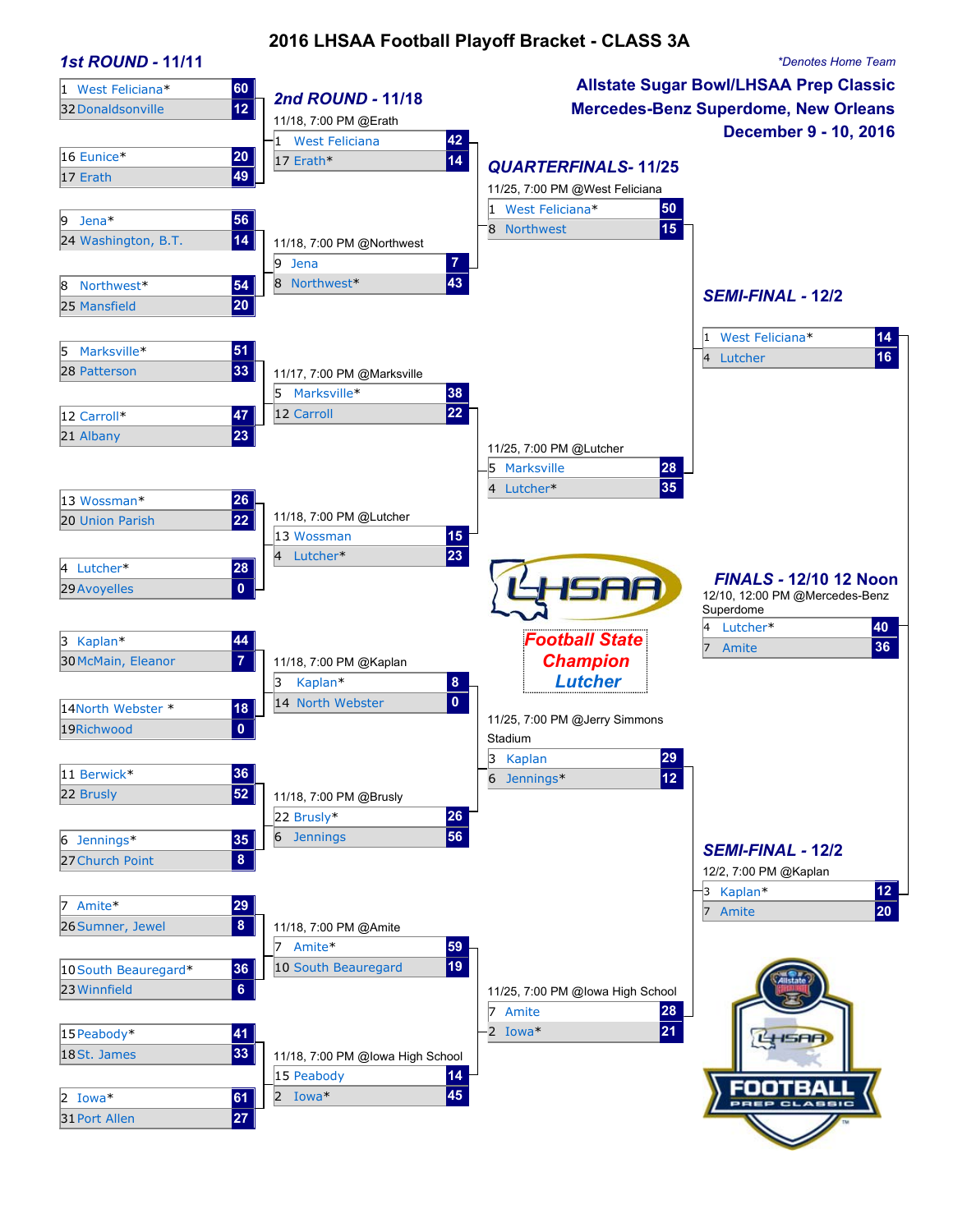### **2016 LHSAA Football Playoff Bracket - CLASS 2A**

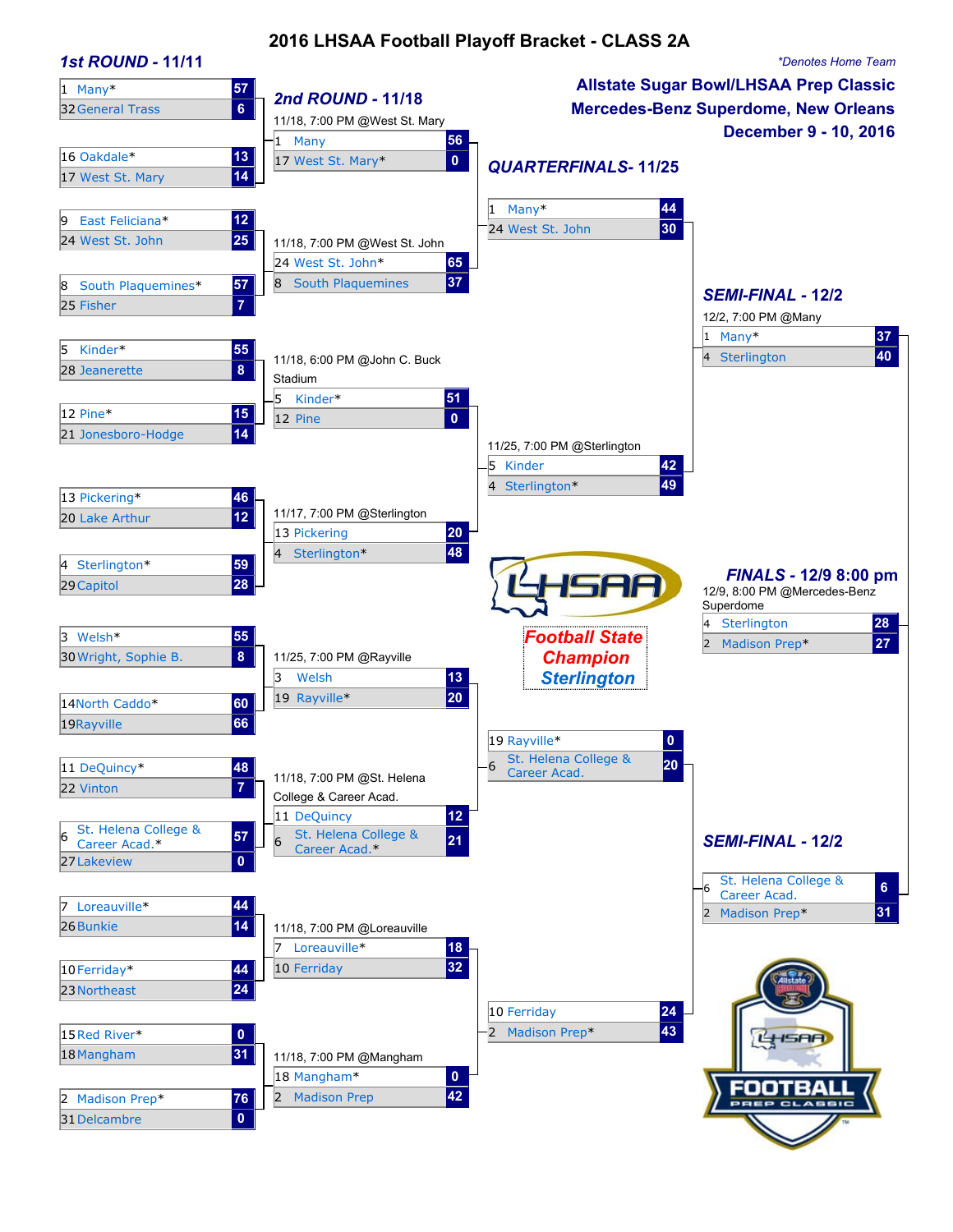### **2016 LHSAA Football Playoff Bracket - CLASS 1A**

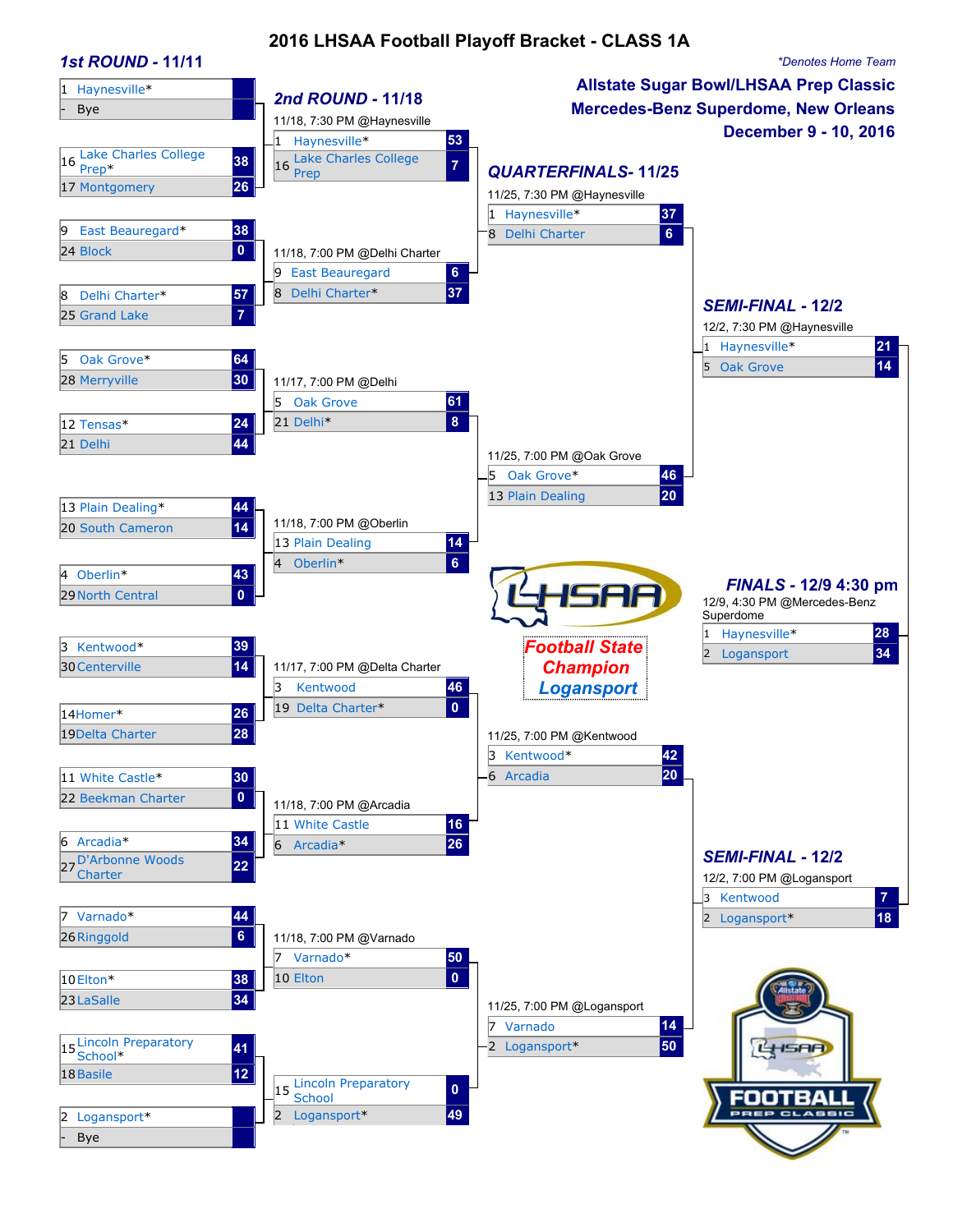# **2016 LHSAA Football Playoff Bracket - DIVISION I**

### *1st ROUND -* **11/11**

|                                        |                                   |                                               | *Denotes Home Team                          |
|----------------------------------------|-----------------------------------|-----------------------------------------------|---------------------------------------------|
| 1 Curtis, John*                        | <b>QUARTERFINALS -</b><br>11/18   | <b>Allstate Sugar Bowl/LHSAA Prep Classic</b> |                                             |
| Bye                                    | 11/18, 7:00 PM @Zephyr Field      |                                               | <b>December 2, 2016</b>                     |
|                                        | 1 Curtis, John*<br>34             |                                               | <b>Mercedes-Benz Superdome, New Orleans</b> |
| 11/12, 6:00 PM @Joe Yenni              | 20<br>8 Archbishop Rummel         |                                               |                                             |
| 10<br>9 Jesuit                         |                                   | <b>SEMI-FINALS - 11/25</b>                    |                                             |
| 24<br>8 Archbishop Rummel*             |                                   | 11/25, 7:00 PM @Zephyr Field                  |                                             |
|                                        |                                   | 1 Curtis, John*<br>$6\phantom{a}$             |                                             |
| 11/11, 7:00 PM @Evangel<br>Christian   |                                   | 27<br>5 Evangel Christian                     |                                             |
| 5 Evangel Christian*<br>59             |                                   |                                               |                                             |
| 9۱.<br>12 Holy Cross                   | 11/18, 7:00 PM @St. Paul's        |                                               |                                             |
|                                        | 5 Evangel Christian<br>28         |                                               |                                             |
| 11/11, 7:00 PM @St. Paul's             | 21<br>4 St. Paul's*               |                                               |                                             |
| 4 St. Paul's*<br>44                    |                                   |                                               | FINAL - 12/2 8:30 pm                        |
| 14<br>13 Archbishop Shaw               |                                   |                                               | 12/2, 8:30 PM @Mercedes-Benz<br>Superdome   |
|                                        |                                   | <b>State Football</b>                         | Evangel Christian*<br>15<br>38              |
|                                        |                                   | <b>Champion</b>                               | 2 <br>6 <sup>1</sup><br>Scotlandville       |
| 3 Catholic - B.R.*                     |                                   | <b>Evangel Christian</b>                      |                                             |
| <b>Bye</b>                             | 11/18, 7:00 PM @Olympia Stadium   |                                               |                                             |
|                                        | 3 Catholic - B.R.*<br>$\mathbf 0$ |                                               |                                             |
| 11/11, 7:00 PM @Zephyr<br>Stadium      | 28<br><b>6</b> Brother Martin     |                                               |                                             |
| 6 Brother Martin*<br>42                |                                   | <b>SEMI-FINALS - 11/25</b>                    |                                             |
| $\bullet$<br>11 McKinley               |                                   | 11/25, 7:00 PM @Scotlandville                 |                                             |
|                                        |                                   | 6 Brother Martin<br>16                        |                                             |
| 11/11, 7:00 PM @Tad Gormley<br>Stadium |                                   | 18<br>2 Scotlandville*                        |                                             |
| 7 St. Augustine*<br>27                 |                                   |                                               |                                             |
| 15<br>10 Byrd, C.E.                    | 11/18, 7:00 PM @Scotlandville     |                                               |                                             |
|                                        | 7 St. Augustine<br>20             |                                               |                                             |
|                                        | 27<br>2 Scotlandville*            |                                               |                                             |
| Scotlandville*<br>12.                  |                                   |                                               |                                             |
| Bye                                    |                                   |                                               |                                             |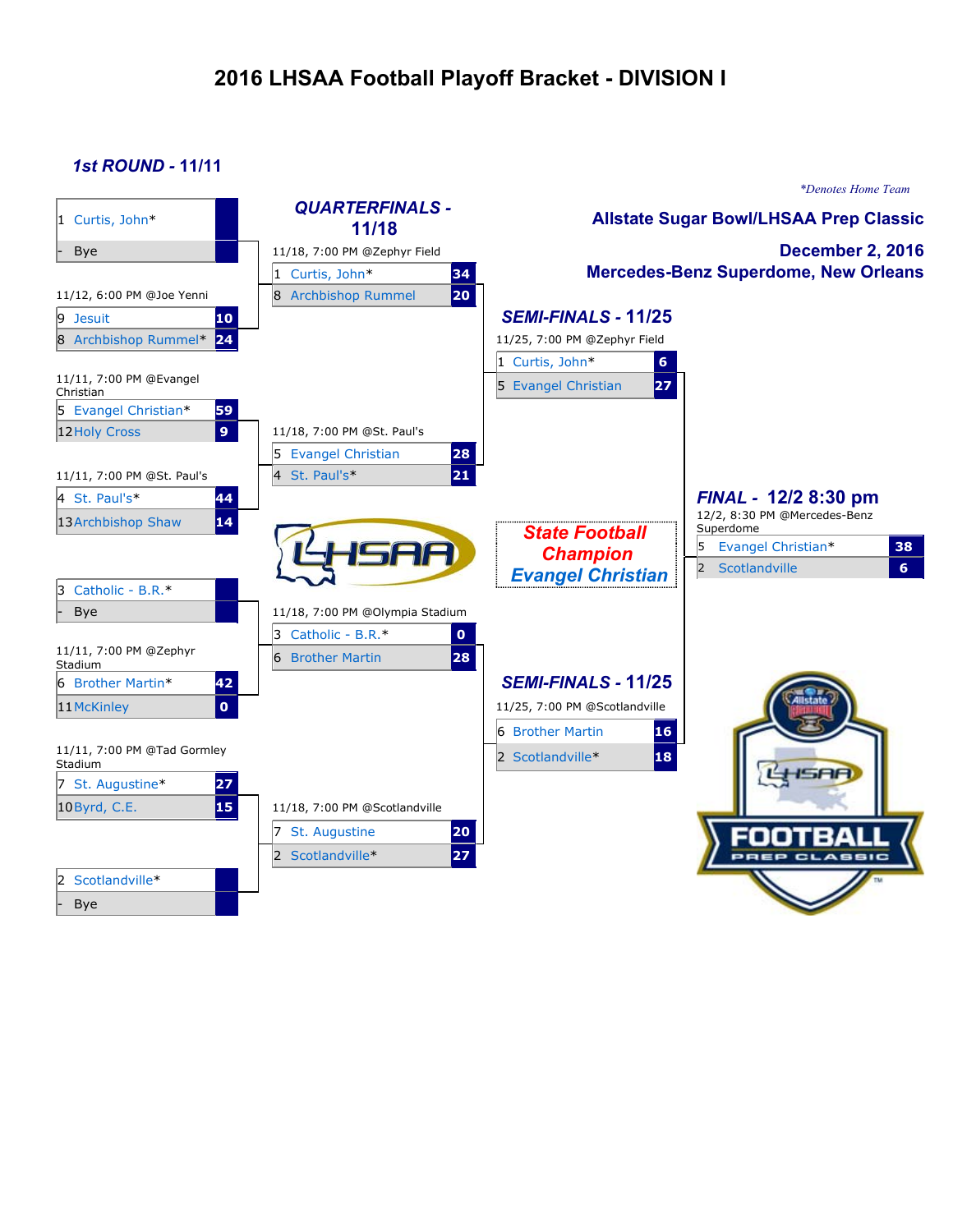### **2016 LHSAA Football Playoff Bracket - DIVISION II**

### *1st ROUND -* **11/11**

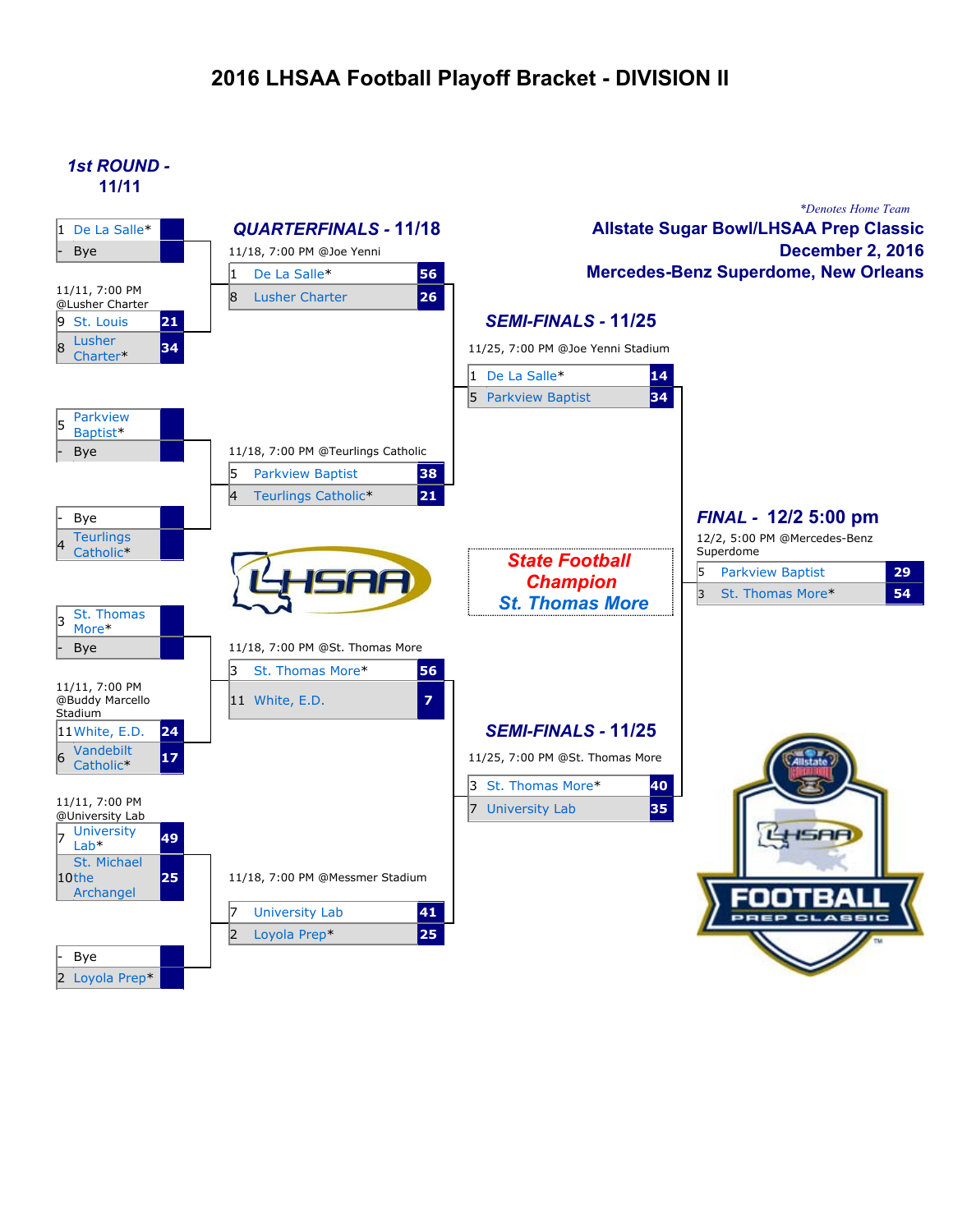## **2016 LHSAA Football Playoff Bracket - DIVISION III**

#### *1st ROUND -* **11/11**